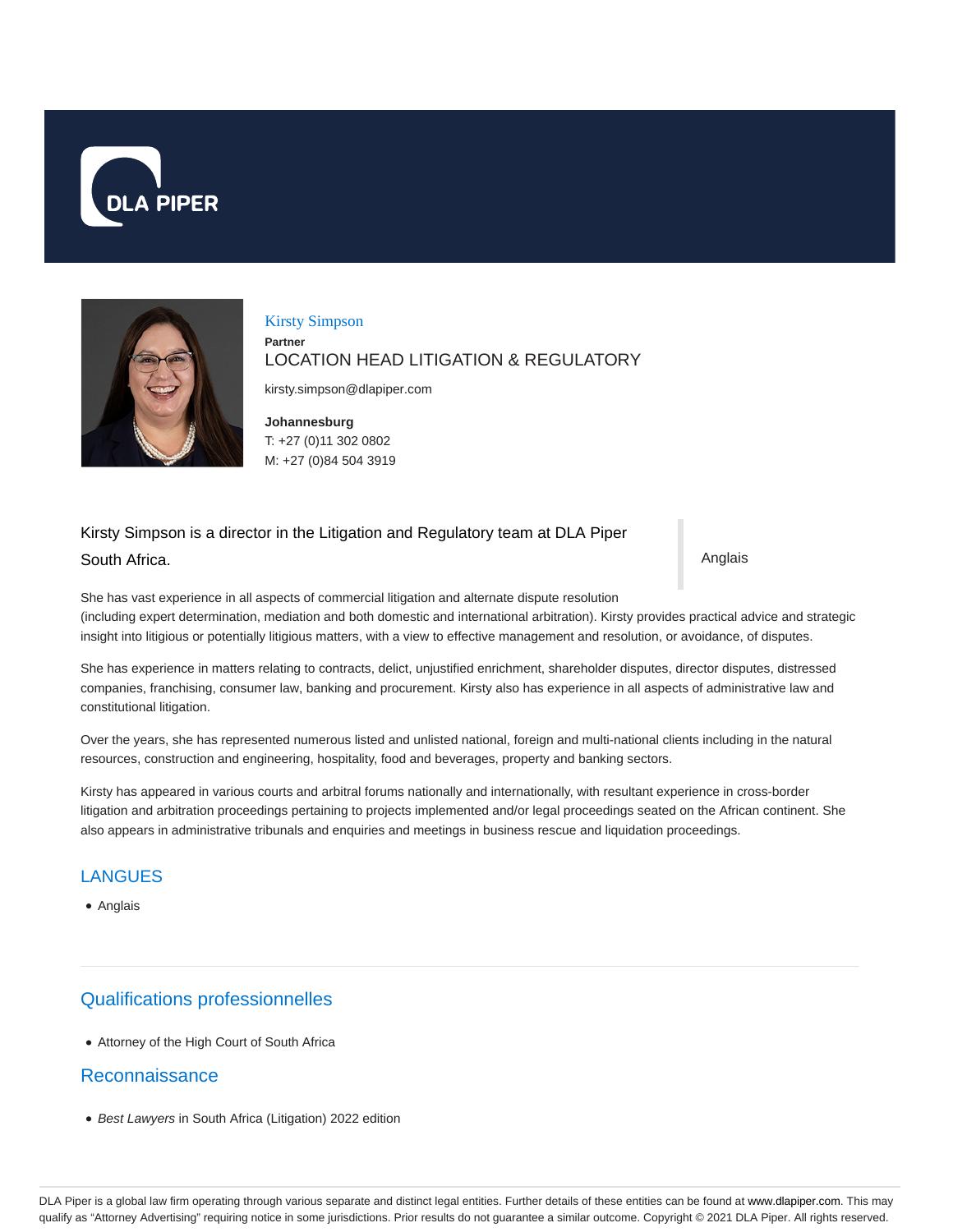# **Formation**

- Rhodes University, BA
- Rhodes University, LLB, cum laude
- Rhodes University, LLM, cum laude
- University of the Witwatersrand, Certificates of Competence in Advanced Company Law

#### Adhésions

- Registered arbitrator with the Arbitration Foundation of South Africa (AFSA)
- (AFSA) International committee member
- Member of the International Bar Association (IBA)
- Members of the Young International Arbitration Group (YIAG) of the London Court of International Arbitration (LCIA)

### ACTUALITÉS

### **Publications**

**Digitization: Facilitating the implementation of AfCFTA**

#### 27 April 2021

Africa Connected

Digitization and the use of technology presents a major opportunity for the African continent in the implementation of AfCFTA. Pre-existing challenges in the nature and extent of infrastructure on the continent can be avoided, efficiencies can be leveraged and innovative solutions suitable to the African continent can be harnessed.

#### **Africa rising: Virtual hearings in international arbitration**

4 November 2020

Africa Connected

Before the COVID-19 pandemic, the legal community was dabbling in the use of virtual hearings in certain parts of the world. However, the imposition of national lockdowns, strict social distancing measures and travel restrictions has forced lawyers to move away from the comfort of traditional, in-person hearings, towards new-age virtual hearings held on electronic platforms.

#### **Litigation funding in Africa: Maximizing opportunities**

4 November 2020

Africa Connected

The measures implemented by governments in response to COVID-19, coupled with the rapid economic downturn and ongoing uncertainty arising from the pandemic, have created the perfect storm. The outlook may seem bleak, but third-party funding offers a ray of hope for beleaguered boardrooms looking to maximize cashflow in this unpredictable period.

**Climate change measures and disputes**

#### 11 August 2020

Africa Connected

Africa is rich in natural resources, and several African economies are dependent on supplying or using fossil fuels, including South

DLA Piper is a global law firm operating through various separate and distinct legal entities. Further details of these entities can be found at www.dlapiper.com. This may qualify as "Attorney Advertising" requiring notice in some jurisdictions. Prior results do not guarantee a similar outcome. Copyright © 2021 DLA Piper. All rights reserved.